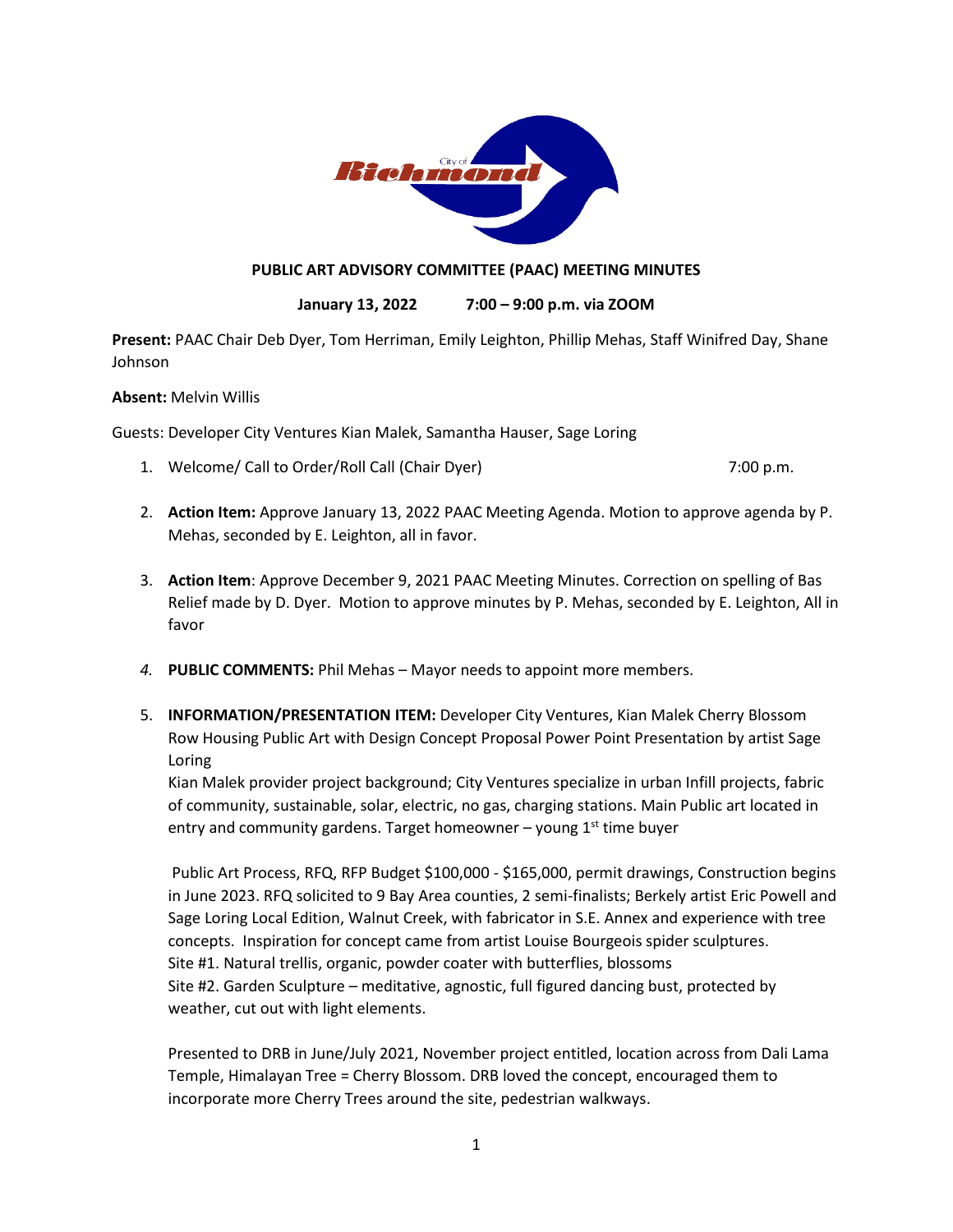Samantha H. – Project Manager – Target people who work from home, amenities include the community garden, central space, turf lot, tot lot, organic play structure, logs, picnic tables, Zen garden.

# Comments/Questions:

P. Mehas – 2 dancing figures, examples of concept, 5' – 6' tall, kids could interact and climb on? Trees - Like butterflies and needs color, heat, chemical treatment, fabricated butterflies, blossoms, maybe squirrels, birds

E. Leighton – dancing figure concerned about engineering – how sculpture would be sited, tip over? Installed on concrete base with rebar? Once installed – concerned about maintenance – spider webs. Beautiful but meditative, polished stainless steel or aluminum? Uplift, beautiful, cast light, any real cherry trees? Install signage plaque mounted in stone to explain the art, intention, year, etc.

D. Dyer – tree looks like tree, has seen Bourgeois spider sculpture, ply up shinny surface, might leave steel, with pink or reddish color. Maybe see another tree vs figure. Garden – trees seem appropriate, tree vs figure

T. Herriman – will cherry trees produce cherries? No DRB wants to see cherry blossoms, possible fruit trees in garden

#### 6. **INFORMATION ITEMS:** T. Herriman

- a. WCCFJC Semi-Finalist update three semi-finalist interviews, top score Mark Metz Metz 57, Tanaka 55, Camozzi 52
- b. Osprey Bird Commission update Herriman, M. Kirk and Day have been to the site multiple times with developer and artist to define concept design, scale, materials stainless steel vs bronze, location. Staff will research amended contract scope.

# 7. **DISCUSSION ITEMS:** Possible Projects for FY 2022 – 23

- a. Public Art Master Plan purpose, direction, guidelines PAAC
- b. Strategic Plan RACC

Use Alameda County Art Commission, City of Palo Alto, Berkeley as models – need 3 quotes

P. Mehas – Use past information 2.5 years of planning, went to Marin Headlands for Planning Retreat 5-6 years ago, multiple days, community meetings

8. S. Johnson – WCCFJC artist selection from art panel 1-6-22. Special agendized meeting

Art Fund, Administrative expenses – Art Consultant for Master Planning, Maintenance – 1/3

- 9. Liaison E. Leighton Giuseppe Palumbo
- 10. P. Mehas Need to create Sub-Committee to bring in volunteers- write Scope of Services help with COVID Mini Grants – what exactly would they do?
- 11. Adjourn at 8:30 until February 10, 2022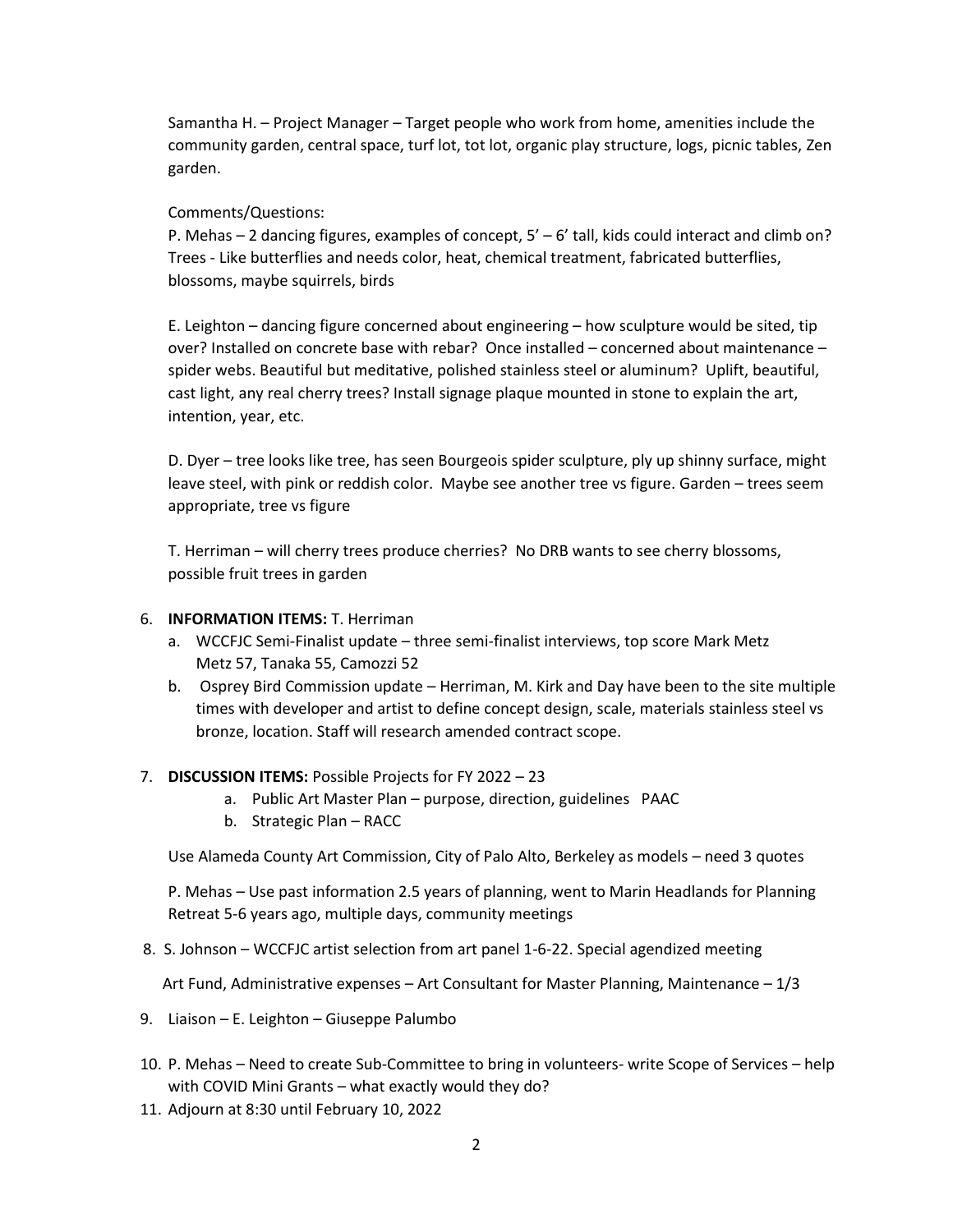| 12.            | <b>Panelists</b> |    |    |    |
|----------------|------------------|----|----|----|
|                |                  |    |    |    |
| Mark Metz      | 14               | 15 | 15 | 59 |
| Kana Tanaka    | 15               | 14 | 13 |    |
| Teresa Camozzi |                  | 12 | 14 |    |
|                |                  |    |    |    |

METZ CO METAL 1-5-2022

WCCFJC Budget and additional details.

BUDGET:

- Expense for shop drawings and stamped engineering drawings = \$1000
- Stainless steel tubing and sheet metal  $= $2,000$
- Internal steel drain structure = \$750
- Copper sheet metal and tooling = \$1,000
- Welding supplies, gases, and consumables = \$250
- Concrete anchor placement = \$500
- Transportation, delivery, & installation = \$500
- Design and Fabrication  $= $4,000$
- •
- $\cdot$  TOTAL BUDGET = \$10,000

Answer to Q's:

- 1.1. Describe how the rain drain water be conveyed to and thru the drain?
- 2.Through an internal 4" aluminum tube that goes over the outside of the 2-7/8" upper drain and fits into the inside the 7" lower receiving drain.
- 3.2. Describe what type of engineering will be required to achieve code compliance?
- 4.Fabrication drawings and structure to be approved a civil engineer acceptable by City of Richmond to achieve code compliance. I have a professional CAD draftsman who has completed structural drawings for me in the past that were approved by the City of San Ramon's civil engineering department.
- 5.3. What is the estimated weight of the final design, once installed?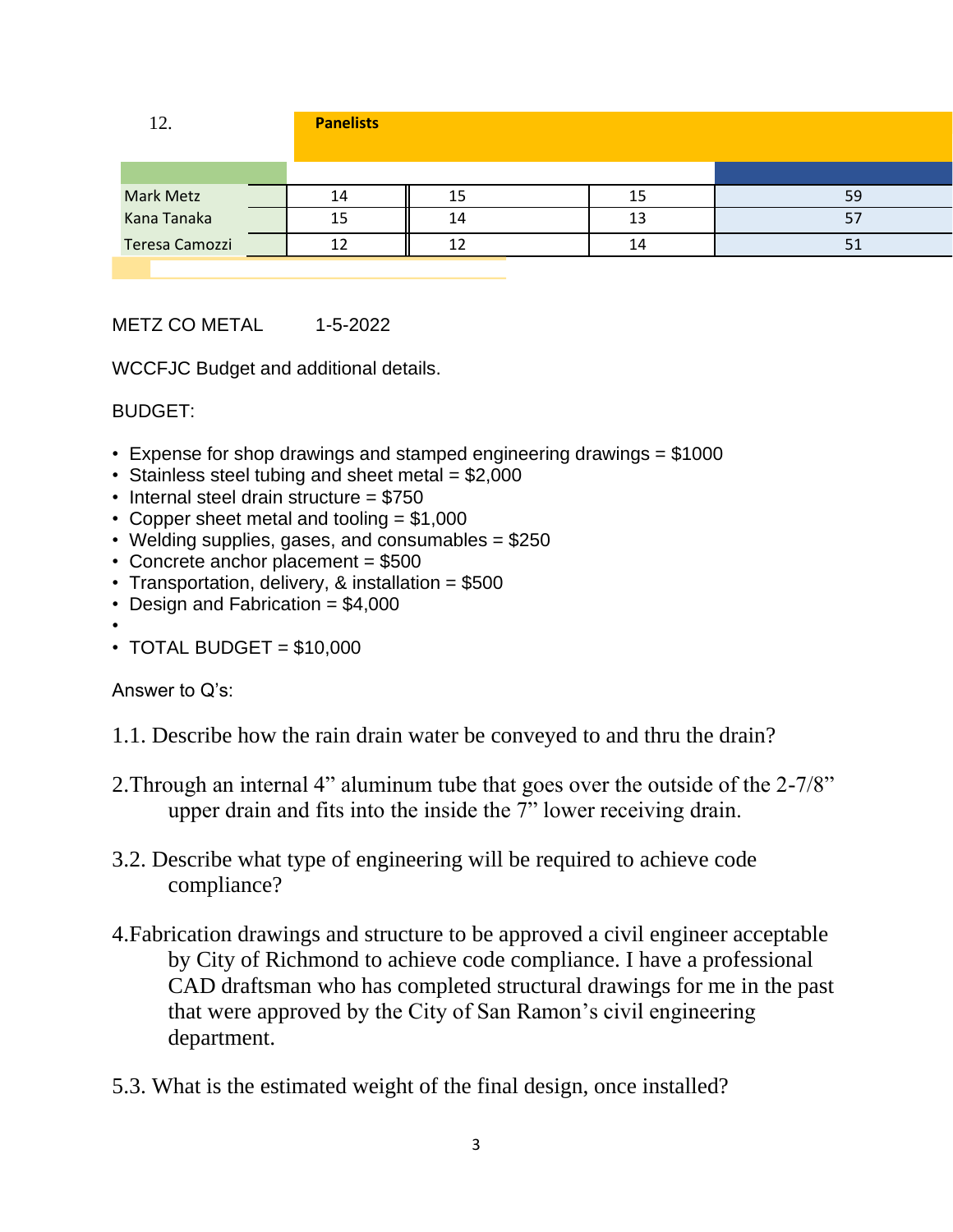- 6.Approximately 300 lbs. No more than 500 lbs at the most.
- 7.4. Describe the installation method.
- 8.Entire unit can be installed with no assembly or welding required on-site. Unit will be tipped into place in such a way that the internal drain tube will extend into existing lower drain and receive existing upper drain to be secured by 'keeper bolt' in the u-shaped flange. (see sketch) Myself and one helper will be able to do this with no additional equipment, forklift, etc.
- 9.5. Describe how the art rain drain will be securely installed?
- 10. With four stainless steel anchor bolts with security hardware placed into below-ground concrete cylinders at the base and aligned and joined to the existing upper drain with 'keeper-bolt' and u-shaped flange that is accessible by ladder from the rear of the unit.
- 11. 6. What, if any electrical requirements are needed?
- 12. No electricity required.
- 13. 7. Describe what type of maintenance will be required?
- 14. No maintenance needed. The exposed stainless steel will be finished with a weatherproof random-orbital sanding pattern that can be easily repaired at any time in the future if it is marred by graffiti. The copper elements will patina with time, and can be refinished in the same way if damaged by vandalism.
- 15. 8. Describe how the artwork will be removed for cleaning?
- 16. No cleaning should be needed. If the unit needs removal, the four bolts at the bottom and the keeper bolt on top can be removed by a professional maintenance crew.
- 17. 9. For two of the three concepts, could copper be used that will have a natural patina over time?
- 18. My concept incorporates hammered and hand-formed 0.10" copper sheet